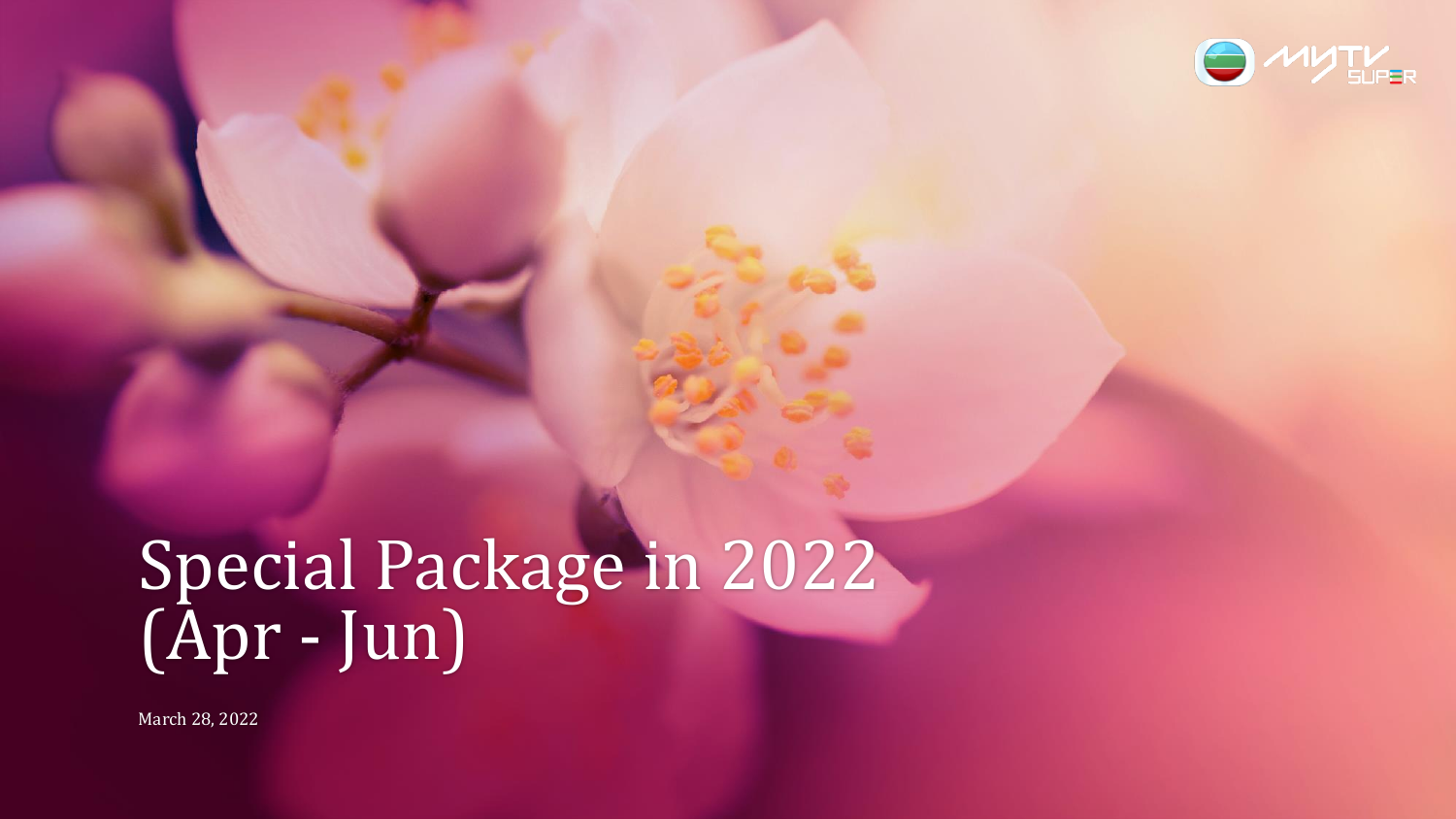## **Mass Reach, 24/7 Available, Multiple Touchpoints via via Connected TV, PC & Mobile**



**55%**

Reach/Wk

**10<sup>M</sup>** Total Subscribers **\*2.1<sup>M</sup>** Monthly Active User

Visit/Wk

**3.8Days**

**91Mins** Daily Time Spent/User

Source: 2021 Video Consumption Landscape Survey (n=2,556 Aged 15-64 General Video User for HK local population in the past 7 days) \*Adobe Analytics Fieldwork period: Jun 21 – Aug 8, 2021

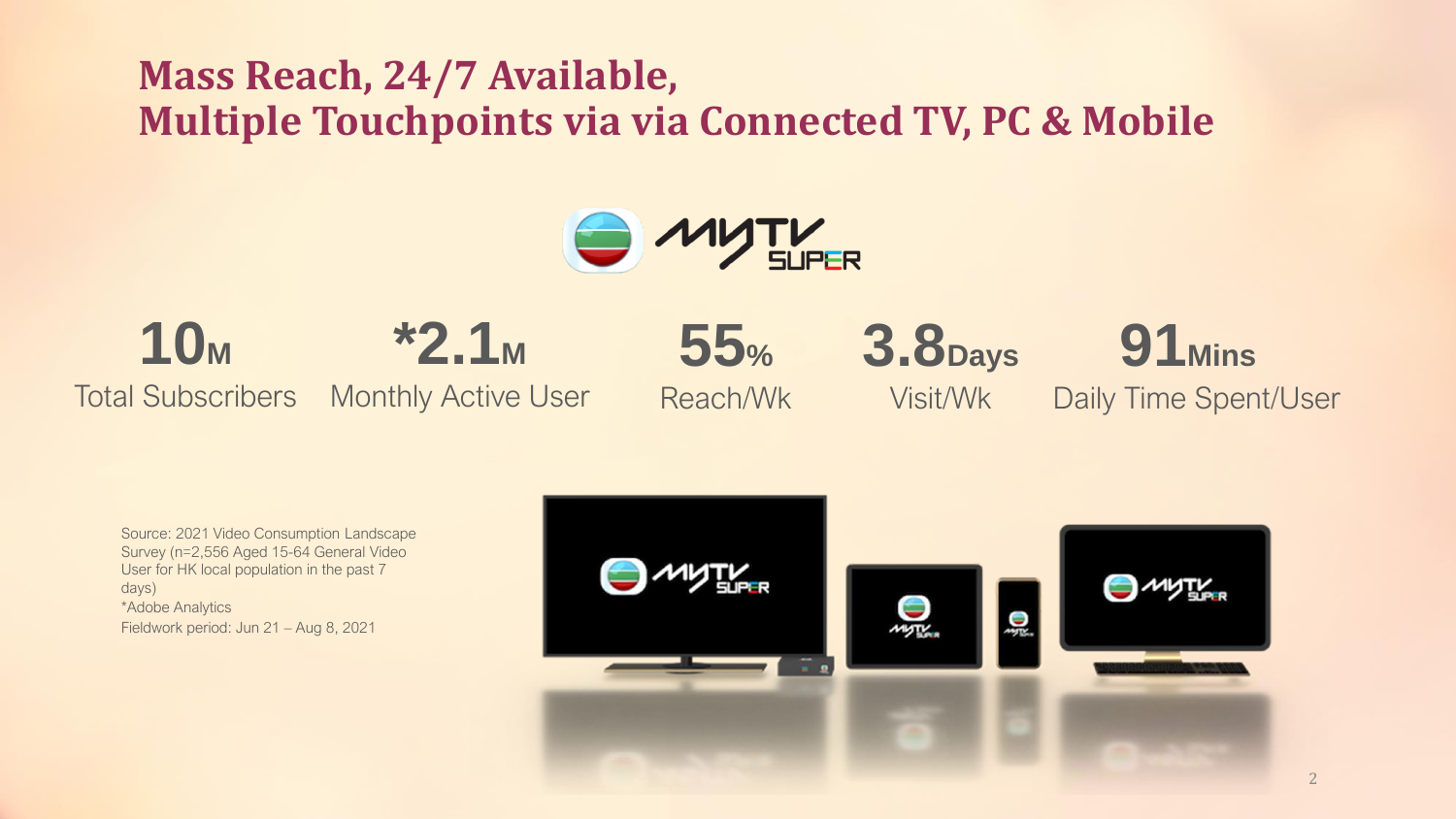

### **Special 2022 Apr – Jun Package (Instream Ad)**

| <b>Commitment Client (Mid-roll)</b>   |                       |                         | <b>Commitment Client (Pre-roll)</b>   |                       |
|---------------------------------------|-----------------------|-------------------------|---------------------------------------|-----------------------|
| Minimum Booking Per Order (Nett) HK\$ | \$30,000              |                         | Minimum Booking Per Order (Nett) HK\$ | \$30,000              |
| $\leq$ 30s instream CPM               | \$93.50               | $\leq$ 30s instream CPM |                                       | \$119.00              |
| <b>Discount</b>                       | 53.25%                | <b>Discount</b>         |                                       | 57.50%                |
| Freebies                              | 2 x targeting filters | Freebies                |                                       | 2 x targeting filters |

| <b>Non-Commitment Client (Mid-roll)</b> |                       |                 | <b>Non-Commitment Client (Pre-roll)</b> |                       |
|-----------------------------------------|-----------------------|-----------------|-----------------------------------------|-----------------------|
| Minimum Booking Per Order (Nett) HK\$   | \$30,000              |                 | Minimum Booking Per Order (Nett) HK\$   | \$30,000              |
| $\leq$ 30s instream CPM                 | \$110.50              |                 | $\leq$ 30s instream CPM                 | \$144.50              |
| <b>Discount</b>                         | 40.50%                | <b>Discount</b> |                                         | 48.39%                |
| Freebies                                | 2 x targeting filters | Freebies        |                                         | 2 x targeting filters |

| <b>Commitment Client (Pre-roll)</b>   |                       |  |
|---------------------------------------|-----------------------|--|
| Minimum Booking Per Order (Nett) HK\$ | \$30,000              |  |
| <b>30s instream CPM</b>               | \$119.00              |  |
| <b>Discount</b>                       | 57.50%                |  |
| Freebies                              | 2 x targeting filters |  |

| <b>Non-Commitment Client (Pre-roll)</b> |                       |  |  |
|-----------------------------------------|-----------------------|--|--|
| Minimum Booking Per Order (Nett) HK\$   | \$30,000              |  |  |
| ≤30s instream CPM                       | \$144.50              |  |  |
| <b>Discount</b>                         | 48.39%                |  |  |
| Freebies                                | 2 x targeting filters |  |  |

Remarks : all inventories must be fully utilized on or before Jun 30, 2022